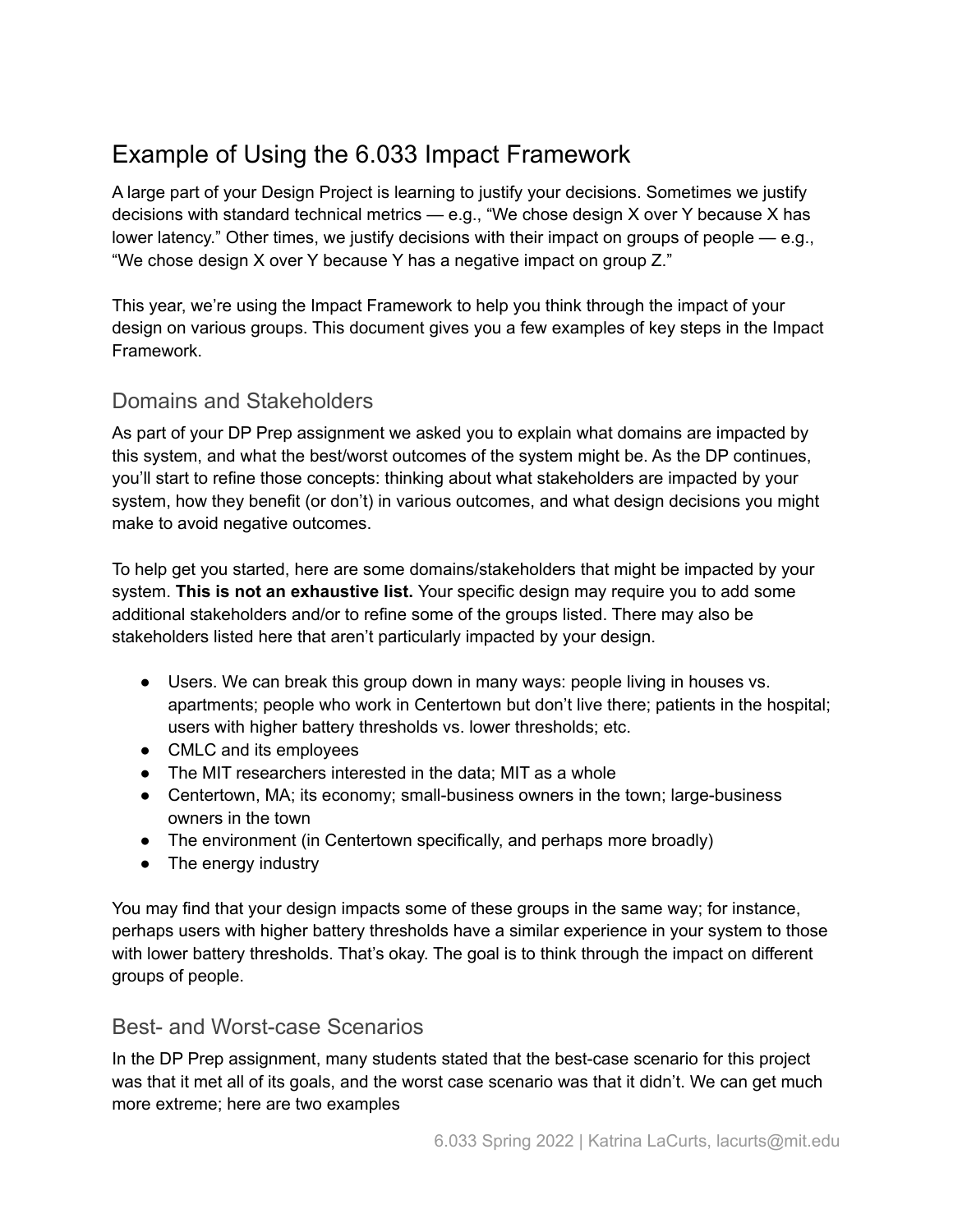- **● Example best case:** The project meets all of its goals; microgrids share energy optimally; no one is ever without power; the town saves a great deal of money on electricity; the town becomes a model for this type of energy-sharing set-up, inspires other towns to do the same; the electric grid becomes as efficient as possible world-wide
- **● Example worst case:** The project fails so spectacularly that not only does the town run out of energy, but it discourages all other towns from ever trying this microgrid-sharing strategy; people all over are disincentivized from sharing public utilities; climate change worsens.

*Note that these are just examples of best/worst case scenarios. You could argue for others; for instance, a worst-case scenario where the city runs out of power and patients in the hospital can't get treatment.*

These examples might seem so extreme as to be useless. They're not! There are a wide range of outcomes for any system, both good and bad. Starting with some extreme cases can help you think through the more middle-ground outcomes (e.g., the system meets some of its goals but not all; the system works well for some people but not everyone) and how they affect different people differently.

# Change Matrix

The Change Matrix is a big part of the Impact Framework. We hope that it will provide a useful tool as you design your system; it's something you should revisit and refine often. **Even though we are asking you to turn it in as part of your Preliminary Report, it is not being graded.** We only want to see how you're using it.

The Change Matrix first appears in Step 1.4 of the Impact Framework, and asks you to consider the outcomes for the relevant domains. Here is a possible example the "users" domain. You might have different answers!

|                    | <b>Domain: Users</b>                                                                                |
|--------------------|-----------------------------------------------------------------------------------------------------|
| <b>Best</b>        | users never run out of energy; all users receive credit towards their bill                          |
| <b>Pretty-good</b> | most users have energy; sometimes batteries run low, and occasionally a<br>user's battery hits zero |
| <b>Neutral</b>     | users sometimes run out of energy, sometimes not                                                    |
| <b>Pretty-bad</b>  | Energy is unreliable                                                                                |
| <b>Worst</b>       | Users constantly run out of energy                                                                  |